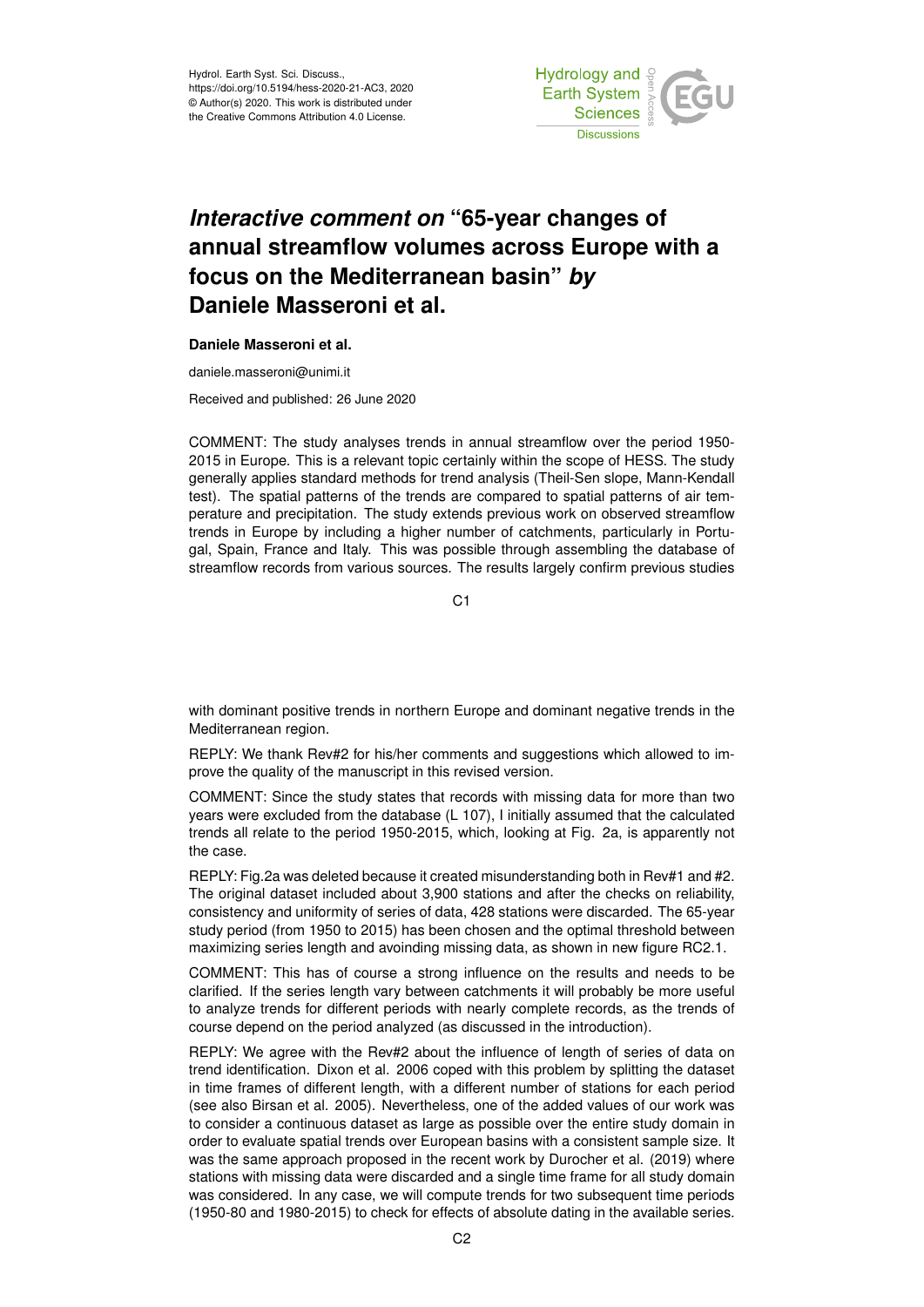Additional references Dixon, H., Lawler, D. M., Shamseldin, A. Y., & Webster, P. (2006). The effect of record length on the analysis of river flow trends in Wales and central England. IAHS-AISH publication, 490-495.

Birsan, M. V., Molnar, P., Burlando, P., & Pfaundler, M. (2005). Streamflow trends in Switzerland. Journal of hydrology, 314(1-4), 312-329.

Durocher, M., Requena, A. I., Burn, D. H., & Pellerin, J. (2019). Analysis of trends in annual streamflow to the Arctic Ocean. Hydrological processes, 33(7), 1143-1151.

COMMENT: The criteria for inclusion/exclusion from the database should be described very clearly. It is not so clear whether the study aimed at only including near natural catchments. How were gaps smaller than 2 years treated? The steps that were undertaken to exclude inhomogeneous series, or series strongly affected by human interventions need to be mentioned clearly. For example, did the authors try to get information from the data providers on human interventions such as changes in flow abstractions etc. It should be described clearly how the database was 'consolidated and validated'. Did you apply any automatic screening tests to systematically check the series for possible inhomogeneities?

REPLY: We thank the reviewer for raising this issue. In the revised manuscript we will add details about the pre-processing activity done to select the discharge time series used for the analysis. In particular, to ensure quality of discharge observations, the following steps were followed: 1) check on data availability; 2) check for outliers (i.e. five st.deviations higher or lower than the means; 3) check on the presence of inhomogeneities through automatic screening tests. In order to filter out catchments affected by human disturbance, each discharge time series was accurately scrutinized through visual hydrograph inspection to identify disturbed hydrographs due to e.g. the presence of dams/reservoirs. Discharge time series characterized by disturbed hydrographs were discarded from the analysis. It should be noted that most of the basins considered in the analysis are taken from the EWA

C3

database, i.e. a discharge data collection of near-natural streamflow records from small catchments (Stahl et al, 2010). Moreover, the Global Reservoir and Dam (GRanD, https://sedac.ciesin.columbia.edu/data/set/grand-v1-dams-rev01) will be downloaded and a further analysis will be carried out in the revised manuscript to identify if (how many) dams/reservoirs are actually present in the selected basins. At the end of this analysis we expect that no substantial differences will be found between the basins retained for the analysis and the basins for which a certain degree of disturbance can be tolerated. Only stations with low human impact (no presence of dams/reservoir in the analysis period or no appreciable dam impact in the hydrograph); with less than 20% of missing data, showing no inhomogeneities in the time series were retained in the compiled dataset. Gaps smaller than two years were retained as missing data; during trend calculations, missing data were discarded on a case-by-case basis.

COMMENT: Some results are not very clear. The results section reports significant trends in 95% of the stations, which disagrees with results reported in Table 1. In the results section, it is not always clear whether results on trends also include nonsignificant trends.

REPLY: The number of basins reported in tab 1 (tab. 2 in the revised version of the manuscript) were incorrectly transcribed by the authors. They referred to the total number of stations in each macro-region (i.e. 3,485). In tab. 1 only significant positive or negative trends will now be shown. These were 95% of total gauged stations (i.e. 3310 stations). In the revised manuscript, the number of stations in each macro-region has been corrected. The manuscript will also clearly state whether any summary result includes non-significant trends.

COMMENT: I disagree with the finding of an inversion point in 1985 for the average series in the Mediterranean region. I do not see a change in the trend direction or trend slope in 1985. The fact that streamflow is above average before and below average after 1985 is a rather arbitrary result that depends on the selected study period. Streamflow has been decreasing since about 1965, and if anything, the rate of de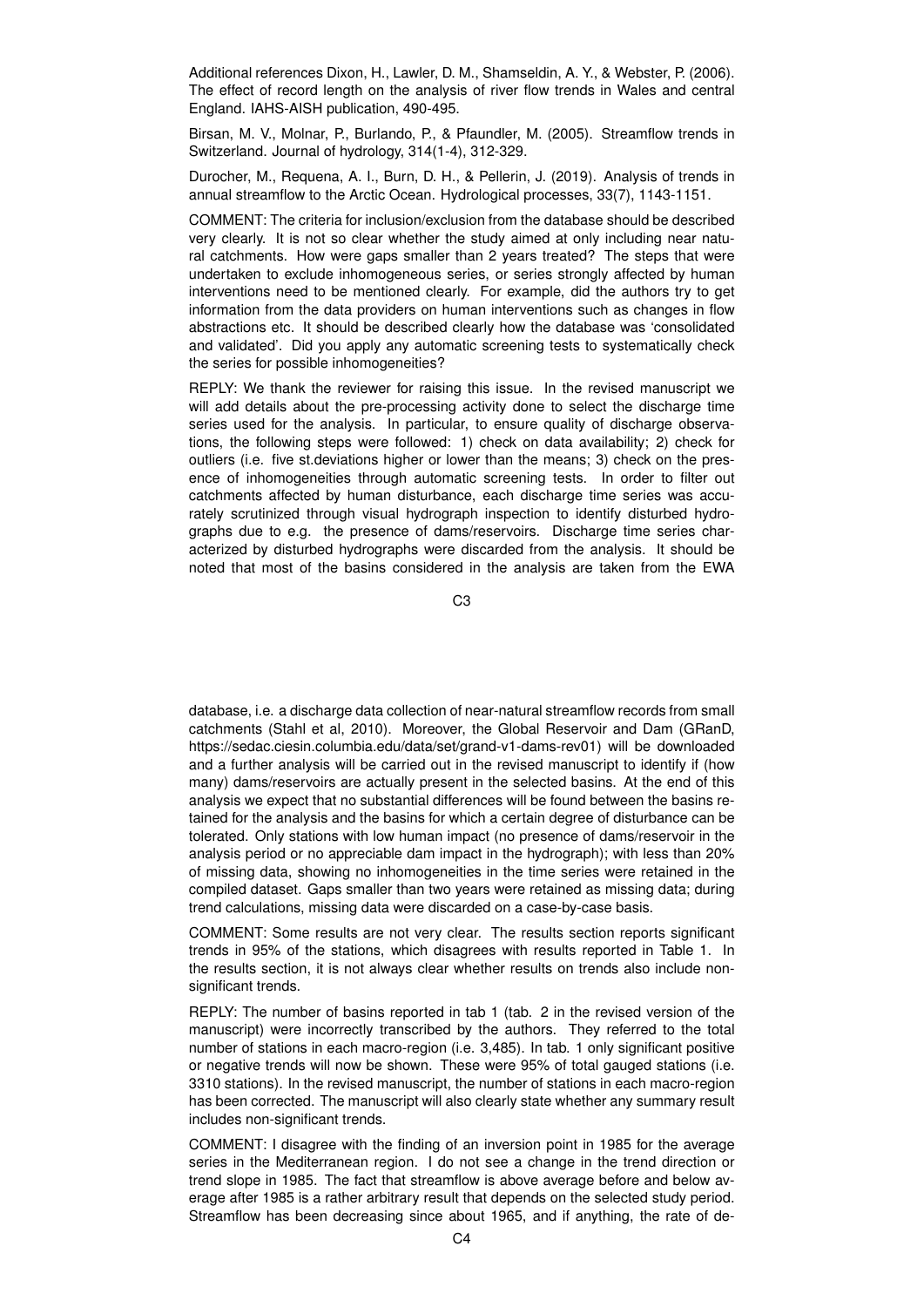crease has rather slowed down since the late 1980s.

REPLY: The reviewer is right. Figure 7 in the manuscript highlights that streamflow has been decreasing since about 1965 and the rate of decrease has rather slowed down since the late 1980s. In the revised manuscript the sentences related to Figure 7 will be modified accordingly and supported by new statistical trend analyses on the entire time period.

COMMENT: The calculation of the Sen's slope from annual streamflow anomalies is described as innovative, but if I do not overlook something this should not affect trends (and has probably been done in many studies).

REPLY: using anomalies to detect trends minimized absolute random error, but the reviewer is right in that it does not affect the trend (i.e., regression slope against time). Also, it is routinely carried out in both hydrologic and climate research. The methods section will be amended accordingly.

COMMENT: The introduction should be improved. The introduction should clearly convey what has been found previously on annual streamflow trends in Europe? What is the gap in the current literature? How is this approached by this study? Please also check the logic of individual sentences and the subdivision of the introduction into paragraphs.

REPLY: We thank the reviewer for this suggestion also underlined in the short comment by Adriaan Teuling. In the revised version of the manuscript, the introduction will include a more complete summary of what has been found by past studies on annual streamflow trends in Europe, what is missing in the current literature and in which way this study will fill the gap. The revised introduction will also rely on a more logical paragraphation.

COMMENT: The explanation of streamflow trends by trends in air temperature and precipitation remains a bit vague and overlooks areas where it is probably not possible

C5

to explain streamflow trends with trends in air temperature or precipitation (such as positive streamflow trends in northern Spain). Some arguments need to be clarified e.g. it is not clear to me how groundwater or snowmelt effects would affect annual (and not only seasonal or monthly) streamflow.

REPLY: The discussion on groundwater and snowmelt roles will be improved, also specifying that it will rely on speculation and literature and not direct measure or testing of such variables. The cases in which the observed discrepancies between river discharge and weather series could be explained by based on logical and sciencesupported hypotheses using likely drivers, will be highlighted with their most relevant examples (eg Northern Spain).

COMMENT: P1, L28-30: The logic of the sentence is not clear. There is no contrast between a lot of research and not finding uniform streamflow trends in Europe. When mentioning a lot of research that aimed at investigating streamflow trends in Europe, this should be backed up by some references and their main findings (e.g. Stahl et al., 2010, Stahl et al., 2012).

REPLY: The introduction, and in particular the review of past studies and their findings, will be deeply improved in the revised version of the manuscript. References will be added, including those suggested by the reviewer.

Additional references: Stahl, Kerstin, et al. (2012). Filling the white space on maps of European runoff trends: estimates from a multi-model ensemble. Hydrology and Earth System Sciences 16.7: 2035-2047.

Stahl, K., Hisdal, H., Hannaford, J., Tallaksen, L., Van Lanen, H., Sauquet, E., ... & Jordar, J. (2010). Streamflow trends in Europe: evidence from a dataset of near-natural catchments. Hydrol. Earth Syst. Sci., 14, 2367–2382

COMMENT: P2, L33-34: Did these studies also analyze changes in annual streamflow volume? What were the main findings? How did seasonal streamflow change?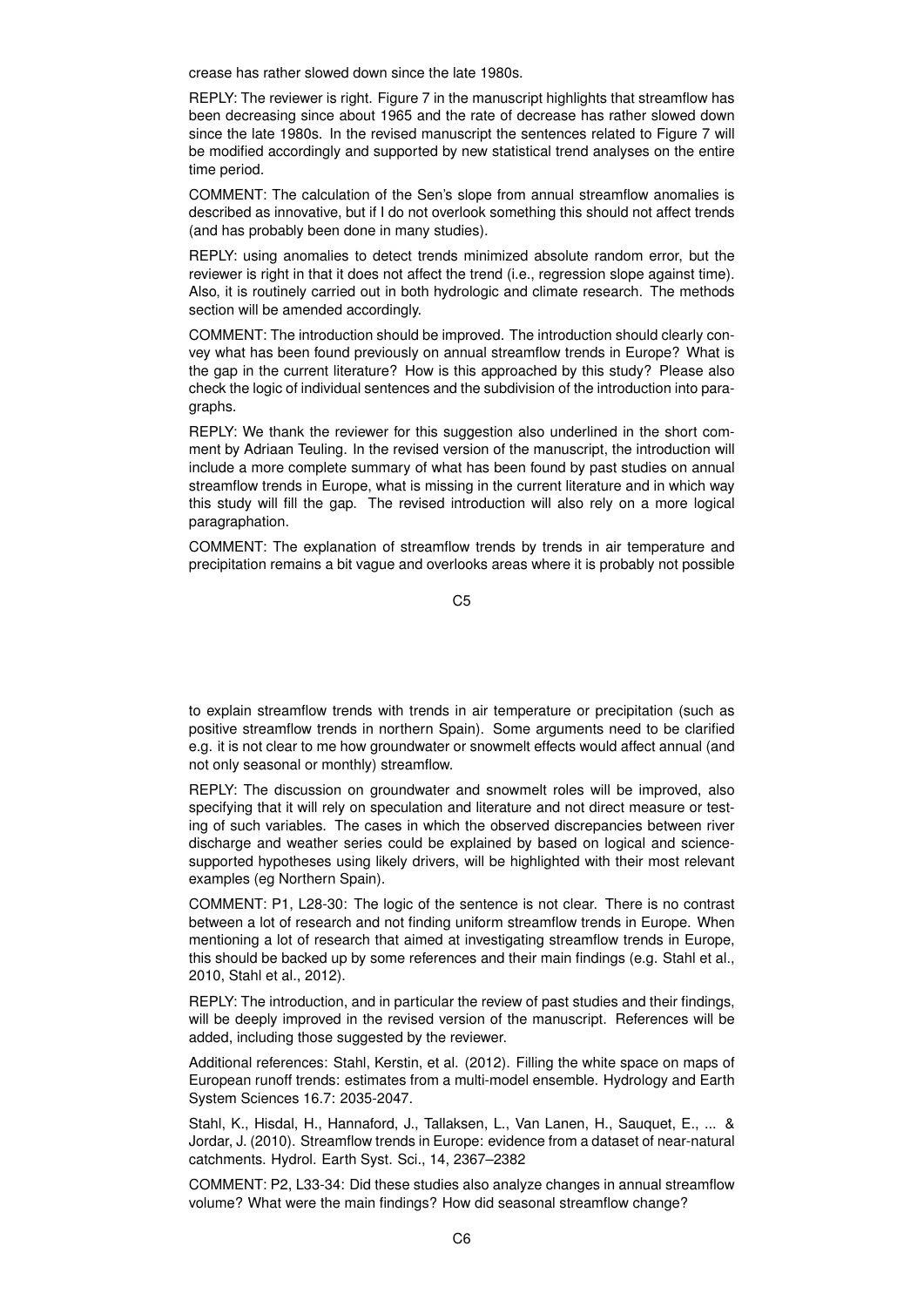REPLY: As for the previous comment, the review of past studies and their findings will be deeply improved in the revised version of the manuscript.

COMMENT: P2 L40-47: The section on potential drivers of the streamflow trends remains a bit vague. Are changes in river cross-sections or boat tourism relevant for annual streamflow volumes?

REPLY: yes, if the shape of the river section is altered, or if flow itself is altered with recreational basin or locks for navigation. These sentences will be however moved to the Discussions to streamline the logical flow of the introduction. A missing reference to Vag et al. will be added in the Bibliography.

COMMENT: P4, L97: I would suggest to first clearly list the criteria for selecting catchments and then mention the final number of selected catchments at the end.

REPLY: The methods will be amended accordingly – filtering criteria will be described in the methods, while the resulting number of catchments retained for analysis will be reported in the Results.

COMMENT: P4, L101-102: You may use this in the introduction in order to emphasize your contribution in comparison to previous studies.

REPLY: Suggestion accepted, the sentence will be integrated in the introduction

COMMENT: P4, L103-109: The description of the criteria for inclusion/exclusion from the database should be very clear. It is not very clear whether you aimed at including only near natural catchments. Did you check information from the data providers on human interventions such as changes in flow abstractions etc. (that would directly influence the trends)? Your database contains \_3900 series of 65-years data. It is a lot of work to visually scan daily data of all these series. Could you provide some detail on how this was achieved? Did you apply any automatic screening tests? How were inhomogeneities identified?

REPLY: accepted - see reply to R2 comment 2 above.

COMMENT: P5, L123ff: Why would it make any difference in terms of trend slope whether you calculate it on the original data or on the anomalies?

REPLY: accepted - see reply to R2 comment 5 above.

COMMENT: P5, L128: Delete "To homogenize the annual streamflow series", since dividing by catchment area cannot homogenize a time series.

REPLY: deleted

COMMENT: P5, L132ff: Have you checked the streamflow series for autocorrelation? How did you deal with series that contain significant autocorrelation?

REPLY: The streamflow series of data were checked with lag-1 autocorrelation coefficient as proposed by Khaliq et al. (2009). The autocorrelation levels are reported in the picture in response to comment 4 of Rev#1. No series was significantly autocorrelated.

COMMENT: P6, L138: Since the streamflow volumes were divided by area, runoff depths would be more appropriate (instead of streamflow volume), no? (adjust throughout the paper)

REPLY: suggestion rejected – the reviewer is right, but streamflow volume is a widespread measure which is readily understandable by managers and citizens. We decided to keep it that way.

COMMENT: P6, L145 and 146: This seems not correct, Table 1 shows positive trends in 7% and negative trends in 5% of the catchments?

REPLY: the overall figures were corrected – 52% of positive trends and 48%, consistent with Table 1

COMMENT: P6 Fig. 3: These figures are not necessary in my opinion.

REPLY: These figures will be deleted.

COMMENT: P6, L151: The unit of annual streamflow per area is length/time (e.g.

C<sub>7</sub>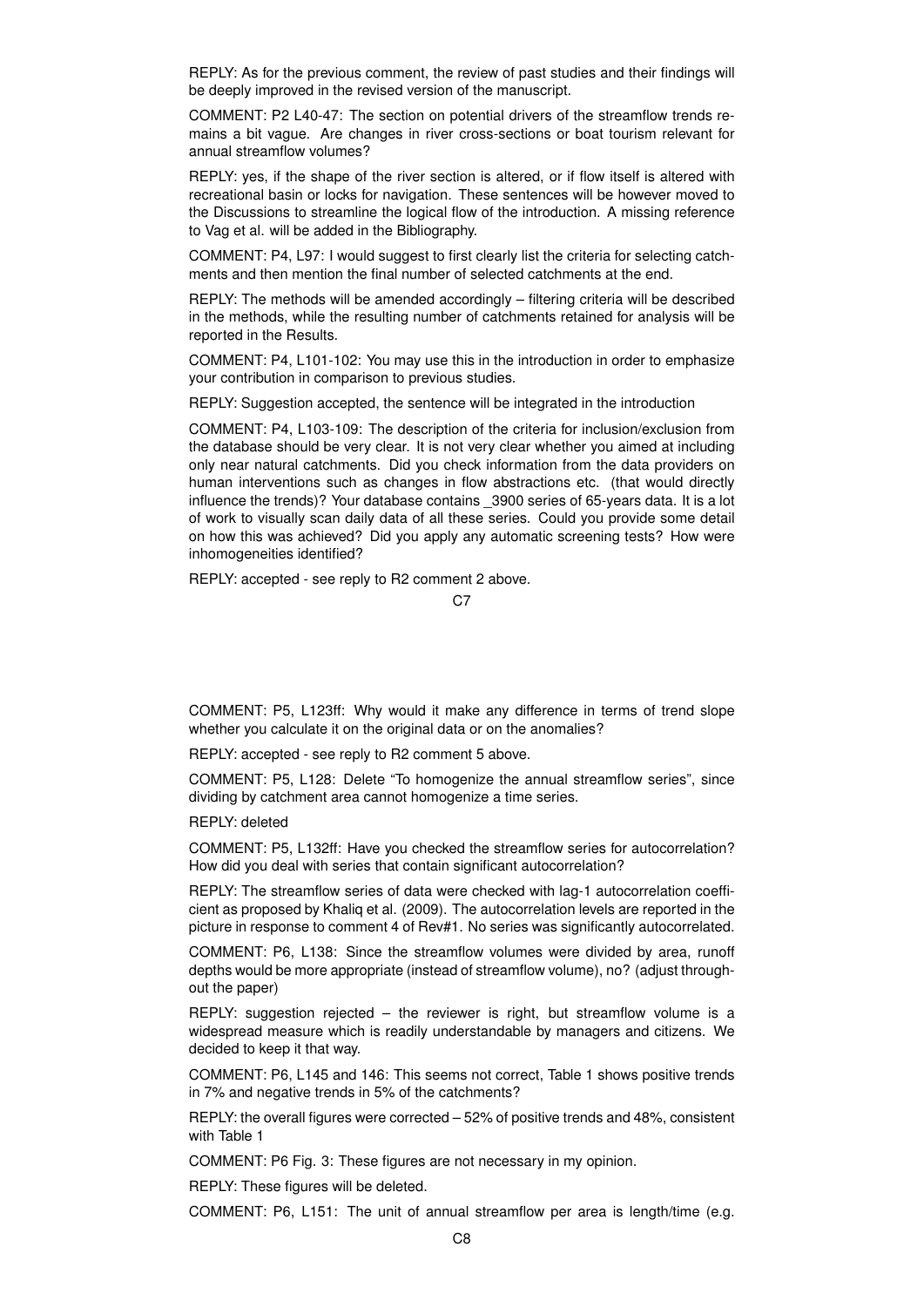m3/(km2 year), or mm y-1). Therefore the change in runoff over a certain period is length/time2 (e.g. m3/(km2 year2)).

REPLY: accepted – the values and units will be updated to reflect yearly change expressed in m3/(km2 year2).

COMMENT: P7, L170; legend and caption of Fig. 5: replace rainfall by precipitation (assuming that snow is included).

REPLY: snow is included. Suggestion accepted.

COMMENT: P7, Fig. 4: Please add trend significance to the figure, e.g. different symbols for significant/insignificant trends.

REPLY: accepted – the figure will be amended using two set of symbols for significant/insignificant trends (p <0.05).

COMMENT: P7, Fig. 4: I assume that the former Yugoslavian countries should also be part of the Mediterranean region?

REPLY: there was a mistake in the background graphics – the figure will be amended by adding former Yugoslavian countries

COMMENT: P9, L175-177: Please add time periods, are you discussing observed or future projected air temperature changes ("expected to increase" points to future changes)?

REPLY: we are discussing future climate scenarios. The sentence will be clarified by adding time periods (e.g. "in 2020-2050")

COMMENT: P9, L177ff.: Please explain why earlier snowmelt would result in increased annual streamflow. This is not so straightforward and there are studies pointing to the opposite (e.g. Berghuijs et al., 2014).

REPLY: the study cited by the reviewer states that "A precipitation shift from snow

C9

towards rain leads to a decrease in streamflow", which is not the point being made here. The role of snowmelt in altering streamflow is in fact debated in in the literature. Concurrent findings will be better explained and supported by additional references, in particular highlighting the hypothesis that earlier snowmelt reduces summer streamflow due to the prolongation of the growing season and increased cumulated water uptake by vegetation.

Additional references:

Berghuijs, W. R., R. A. Woods, and M. Hrachowitz. "A precipitation shift from snow towards rain leads to a decrease in streamflow." Nature Climate Change 4.7 (2014): 583-586.

Elias, E. H., Rango, A., Steele, C. M., Mejia, J. F., & Smith, R. (2015). Assessing climate change impacts on water availability of snowmelt-dominated basins of the Upper Rio Grande basin. Journal of Hydrology: Regional Studies, 3, 525-546.

Regonda, S. K., Rajagopalan, B., Clark, M., & Pitlick, J. (2005). Seasonal cycle shifts in hydroclimatology over the western United States. Journal of climate, 18(2), 372-384.

Stewart, I. T., Cayan, D. R., & Dettinger, M. D. (2004). Changes in snowmelt runoff timing in western North America under a business as usual climate change scenario. Climatic Change, 62(1-3), 217-232.

COMMENT: P9, L182: Replace rainfall by precipitation.

REPLY: accepted and edited throughout the manuscript.

COMMENT: P9, L184/185: There are large agreements between the changes in runoff and precipitation/ air temperature. However, I do not agree that streamflow changes are "perfectly congruent" with the patterns of changes in air temperature and precipitation. For example, despite increases in air temperature and decreases in precipitation, streamflow has increased in northern Spain.